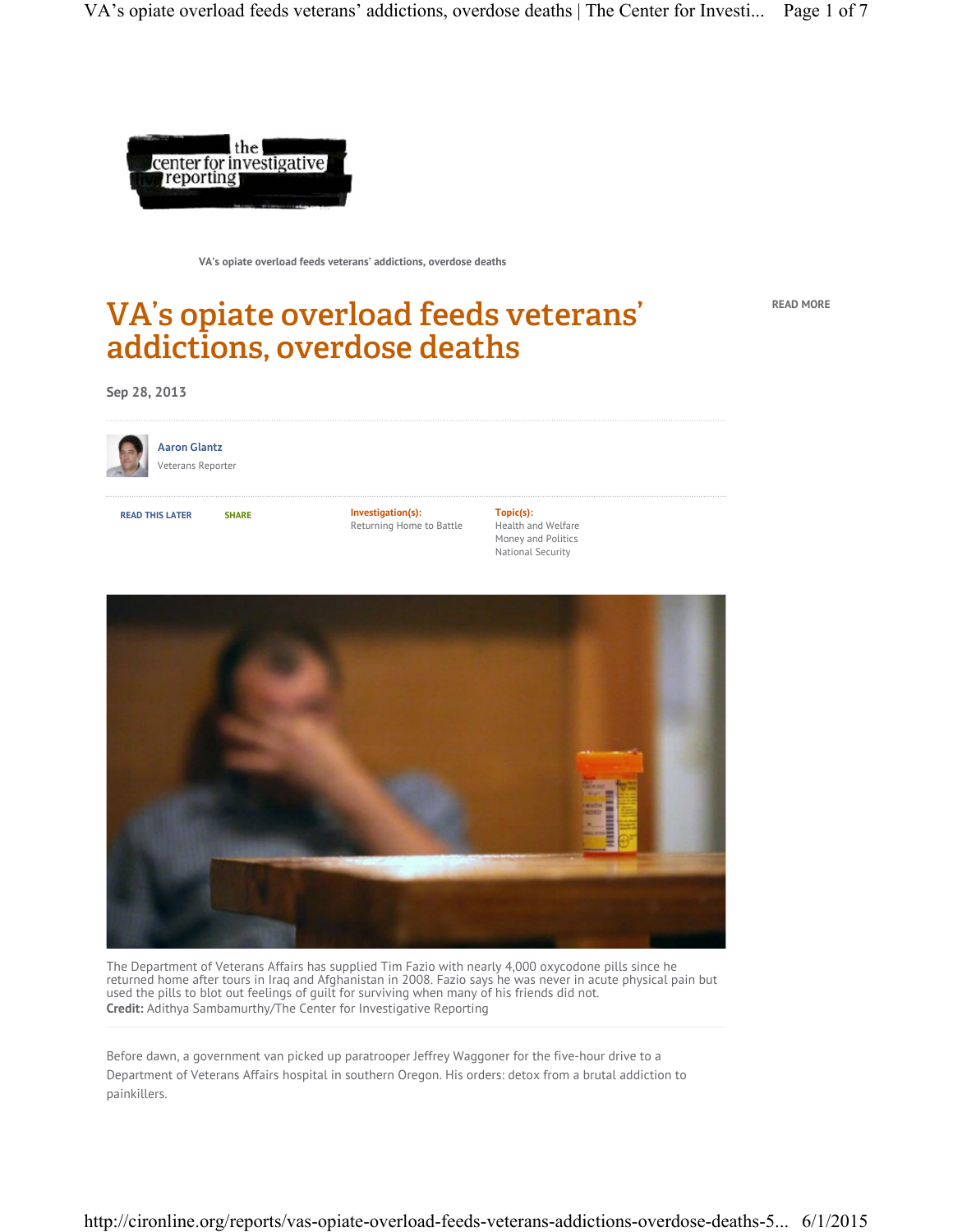He had only the clothes on his back, his watch, an MP3 player and a two-page pain contract the Army made him sign, a promise to get clean.

But instead of keeping Waggoner away from his vice, medical records show the VA hospital in Roseburg kept him so doped up that he could barely stay awake. Then, inexplicably**,** the VA released him for the weekend with a cocktail of 19 prescription medications, including 12 tablets of highly addictive oxycodone.

Three hours later, Waggoner, 32, was dead of a drug overdose, slumped in a heap in front of his room at the Sleep Inn motel.

"As a parent, you'd want to know how this happened to your child," said his father, Greg Waggoner. "You send your child to a hospital to get well, not to die."

Jeffrey Waggoner's end and easy access to the narcotics that killed him have become tragically common, The Center for Investigative Reporting has found.

Since the 9/11 terrorist attacks, the agency charged with helping veterans recover from war instead masks their pain with potent drugs, feeding addictions and contributing to a fatal overdose rate among VA patients that is nearly double the national average.

Prescriptions for four opiates – hydrocodone, oxycodone, methadone and morphine – have surged by 270 percent in the past 12 years, according to data CIR obtained through the Freedom of Information Act. CIR's analysis for the first time exposes the full scope of that increase, which far outpaced the growth in VA patients and varied dramatically across the nation.



Army Spc. Jeffrey Waggoner was deployed to Afghanistan, where he was injured in a rocketpropelled grenade blast. The VA prescribed the painkillers to which he became addicted. **Credit:** Courtesy of Greg Waggoner

Waggoner was among the victims of the VA prescription epidemic.

Unemployed and newly divorced, he had joined the Army for a fresh start in 2006. After a rocketpropelled grenade blast in Afghanistan sent shockwaves through his 6-foot frame, though, he got hooked on government-issued painkillers; mentally, he never recovered.

Waggoner told a nurse at the Roseburg VA hospital that he suffered from severe flashbacks that made him cry out in the middle of the night, strangling his pillow, hitting the wall. He sleepwalked, sometimes jolting awake in his closet, still battling the Taliban in the Korengal Valley of his mind.

The VA responded with a battery of drugs so generous that in the weeks leading up to Waggoner's overdose, his medical records show, he woke only to take his medicine.

"When not stimulated, (he) lies on the gurney and rapidly falls asleep," Dr. Donald J. Venes noted 10 days before Waggoner's release. Nurse Larry Reeves wrote that Waggoner's "eyes were just slits and he appeared to be overly sedated." He was rushed to the emergency room after falling out of bed.

In the last three hours of his life, Waggoner checked into a motel near the hospital and drank two bottles of beer. He took eight oxycodone tablets, together with a fistful of tranquilizers and muscle relaxants – all courtesy of the VA.

When he fell asleep at the counter of a nearby Applebee's while having nachos and another beer, the restaurant manager helped him back to the motel.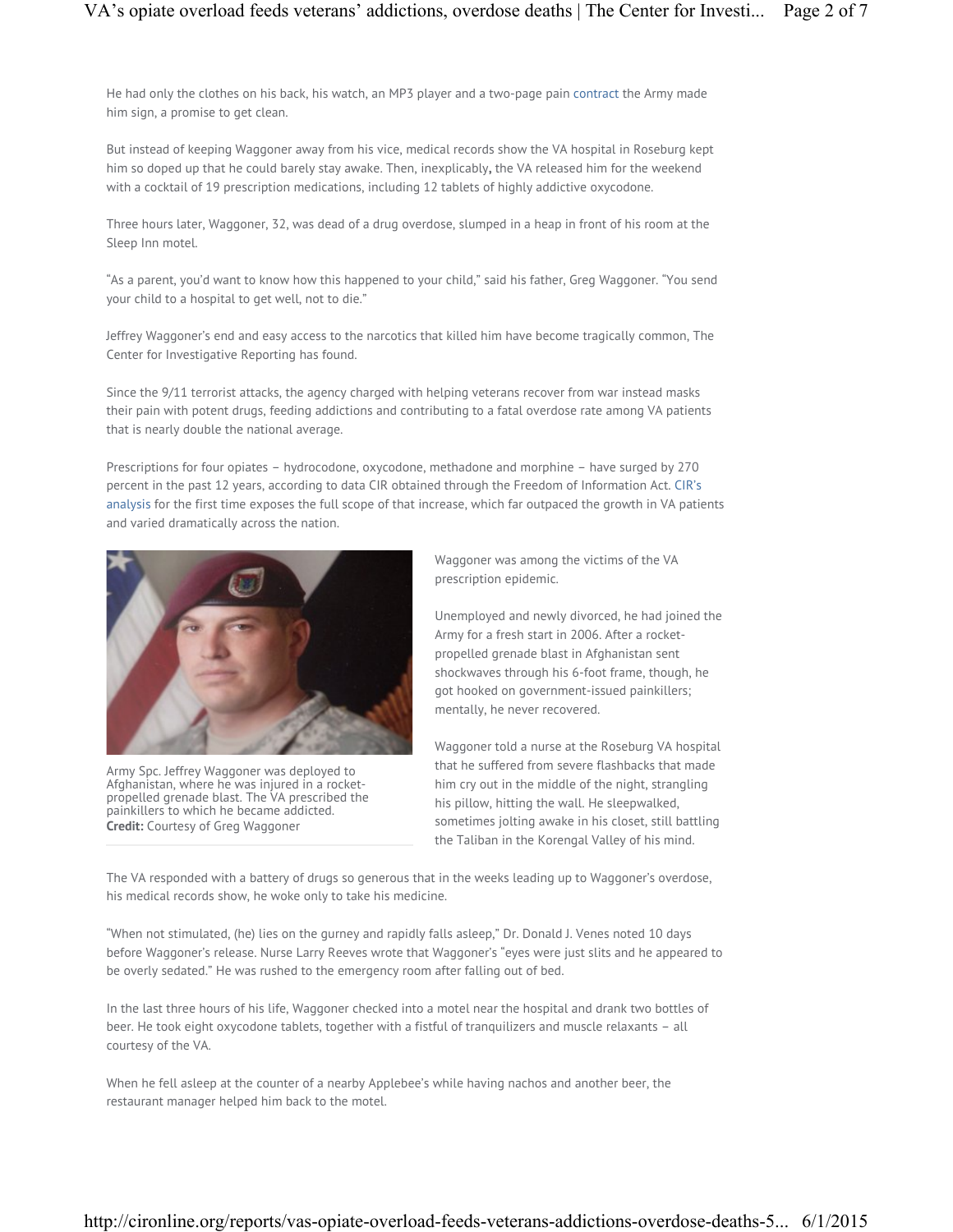There, Waggoner stumbled down the hallway, fumbled with his room key and collapsed face down onto the carpeted floor. Surveillance video shows other motel guests stepped over him for an hour.

By the time paramedics arrived, it was too late.

### **Rising prescription rate**



A security camera shows Jeffrey Waggoner stumble toward his room at the Sleep Inn motel in Roseburg, Ore., shortly before his death from an overdose. He had taken eight oxycodone tablets and several tranquilizers and muscle relaxants and drank a few beers.

**Credit:** Security camera footage courtesy of Greg Waggoner

Waggoner died in 2008. Since then, the VA's opiate prescription rate has continued to rise and across the country, veterans are locked in a life-and-death struggle, addicted to painkillers they got from the VA.

The data shows the agency has issued more than one opiate prescription per patient, on average, for the past two years. In interviews, advocates and experts said the skyrocketing prescription rate confirmed their worst fears: that the agency is overmedicating its patients as it struggles to keep up with their need for more complex treatment.

"Giving a prescription, which they know how to do and are trained to do, is almost a default," said Dr. Stephen Xenakis, a psychiatrist and retired brigadier general who served as commanding

general of the Army's Southeast Regional Medical Command.

The problem, Xenakis said, is that opiates hurt more veterans than they help.

Senior VA officials declined to be interviewed about the prescription epidemic. Instead, the agency produced a written statement saying it was engaged "in multiple, ongoing efforts to address prescription drug abuse among veterans seen in our healthcare system."

The agency long has been aware of the problem. In 2009, new VA regulations required clinicians to follow an "integrated approach" to helping veterans in pain, including a stronger focus on treating the root causes of pain rather than using powerful narcotics to reduce symptoms.

But despite the regulations, VA doctors are prescribing more opiates than ever and the data suggests that adoption of the regulations varies wildly.

Last year, for example, doctors at the VA hospital in rural southern Oregon where Jeffrey Waggoner was treated prescribed eight times as many opiates per patient as their colleagues at the VA hospital in Manhattan.

"The VA is very segmented, very siloed, and you have a lot of fiefdoms where hospital directors are just running their own show out there," said Tom Tarantino, a former Army captain and chief policy officer for the advocacy group Iraq and Afghanistan Veterans of America.

To Greg Waggoner, the variation suggests local hospital officials can act with impunity. "They basically have a blank check," he said. "We need better control and people need to be held responsible."

# **'I knew one of us was going to die'**

Late at night, Tim Fazio sits on the floor of his sparsely furnished apartment in Newport, N.H., watching YouTube videos over and over again of "One Day," a call for peace by Jewish reggae artist Matisyahu. He prefers the night, without the loud noises that trigger his post-traumatic stress disorder.

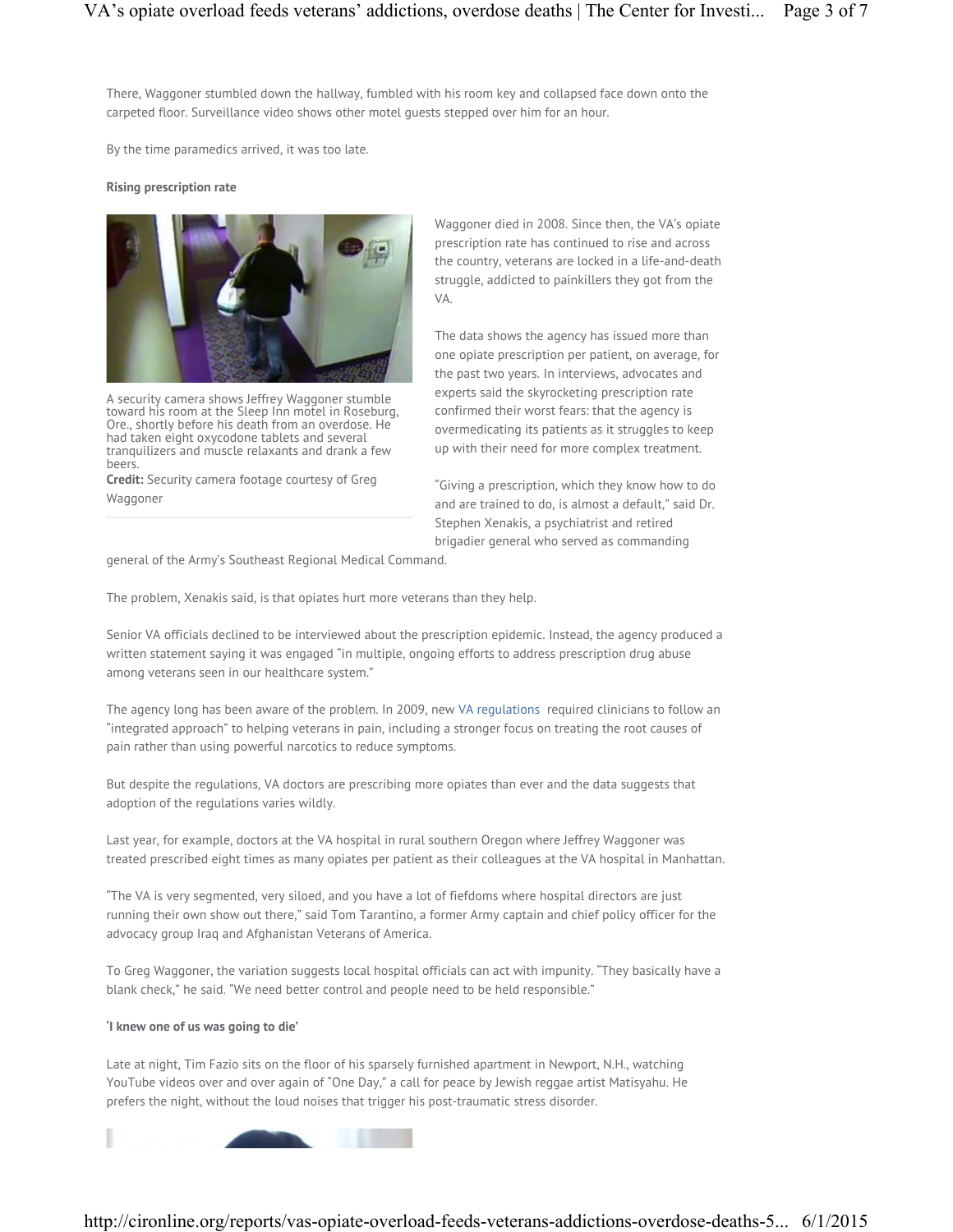

The Department of Veterans Affairs has supplied Tim Fazio with nearly 4,000 oxycodone pills since he returned home after tours in Iraq and Afghanistan in 2008. Fazio says he was never in acute physical pain but used the pills to blot out feelings of guilt for surviving when many of his friends did not. **Credit:** Adithya Sambamurthy/The Center for Investigative Reporting

"One Day" was the favorite song of his friend and former roommate Eric Demetrion, a fellow U.S. Marine Corps veteran who died of a drug overdose June 1 at 33.

Fazio met Demetrion at the VA psychiatric ward in Northampton, Mass., and the two lived together until March, feeding each other's addiction to oxycodone and other prescription painkillers. When they couldn't get enough opiates legally, they bought heroin – their apartment was an unkempt wasteland of pill bottles and syringes.

They ate only when Fazio's girlfriend, Jennifer Reed, drove down with a car full of steak, sausages and other favorite foods, which she cooked for them. Reed begged Fazio to leave Demetrion and move in with her, she said, and eventually he agreed.

"I knew one of us was going to die," said Fazio, who served in Iraq and Afghanistan before being honorably discharged in 2006.

Now, he blames himself for Demetrion's death, believing he abandoned a Marine in need, violating the unwritten battlefield code of ethics.

"I know that's a cowardly way out, leaving my buddy behind," he said. "Being an addict is selfish anyway."

Fazio's medical records underscore how the VA deals with patients in pain – both physical and mental.

He started getting opiates from the VA in 2008, two years after he left the Marines. Since then, the agency has provided him with nearly 4,000 oxycodone pills and more than a dozen bottles of tramadol, another opioid painkiller.

He says he never has been in serious physical pain but instead has used the opiates to blot out feelings of guilt for surviving when so many of his close friends have not. On his bookcase, he keeps a photograph of four Marine Corps buddies: One killed himself, another was found decomposing in a Florida ditch after battling painkiller addiction and PTSD, and a third was charged with murder.

Fazio's medical diagnoses include PTSD, traumatic brain injury and anxiety, conditions for which opiates hinder recovery, studies show. Yet the VA's scientists report that the agency's doctors regularly prescribe opiates to these patients anyway.

Last year, researchers at the San Francisco VA Medical Center published a paper in the Journal of the American Medical Association that found VA doctors prescribed significantly more opiates to patients with PTSD and depression than to other veterans – even though people suffering from those conditions are most at risk of overdose and suicide.

Researchers at the agency's Health Services Research and Development Service reported in 2011 that veterans seen by the agency's doctors were dying from prescription drug overdoses at nearly twice the national average.

"Opiates have an adverse effect for most of these patients," Xenakis said. "They make sleep more difficult, because they disrupt your usual sleep patterns, and as your sleep gets worse, your mood and your anxiety gets worse, and you find yourself not being able to think as clearly."

And opiates are a downer, Xenakis said, so they tend to make depressed veterans more depressed.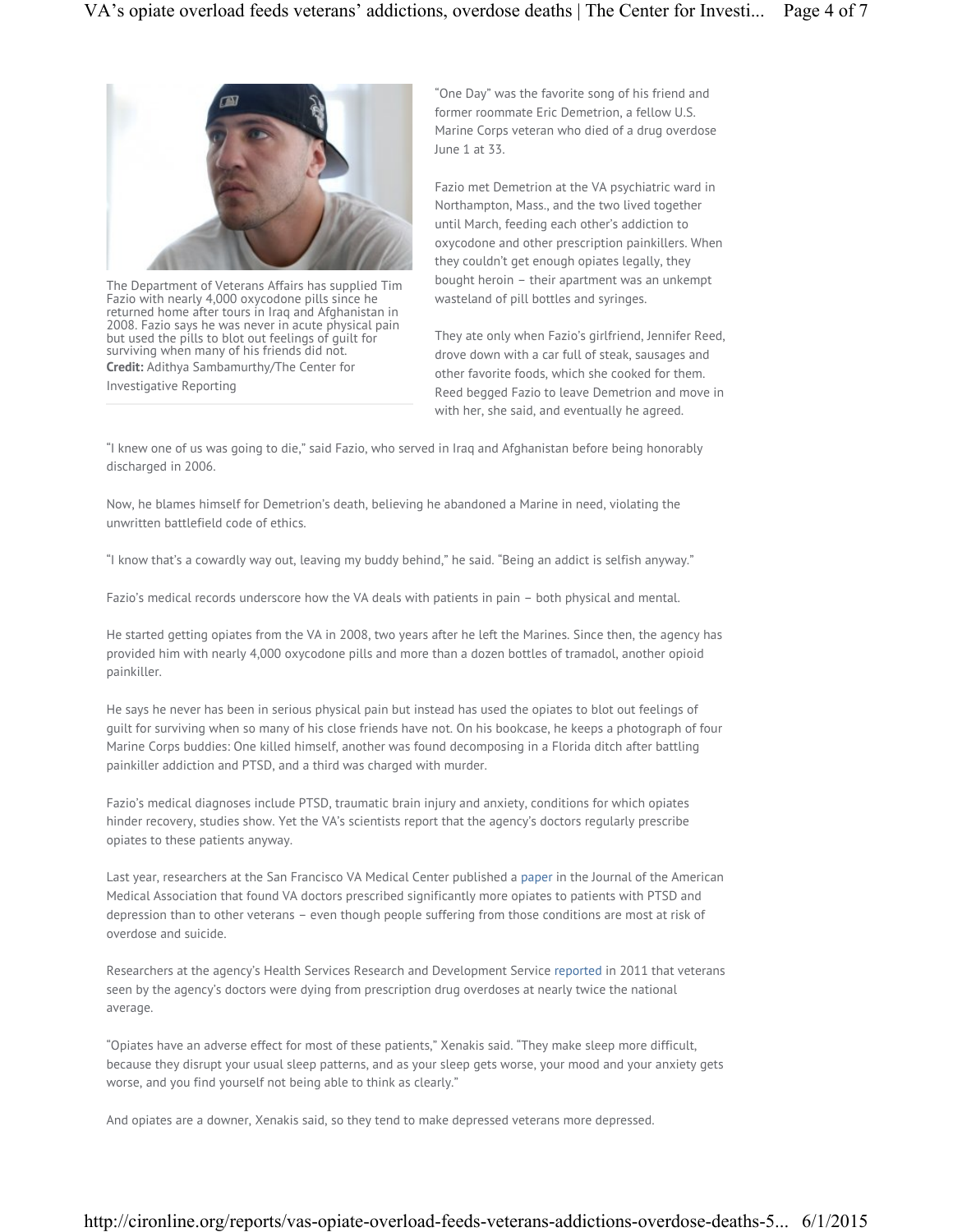

Tim Fazio is shown during his service in Fallujah, Iraq. His medical diagnoses include PTSD, traumatic brain injury and anxiety, mental conditions for which opiates hinder recovery, studies show. **Credit:** Courtesy of Tim Fazio

## **Despite addiction, prescriptions continued**

Photographs from Fazio's childhood show a charismatic athlete, the well-muscled captain of his high school hockey team in the small town of Clinton, Mass.

Today, he is a wreck, his eyes sunken in, his once-bulky arms atrophied. Sometimes, days go by when he doesn't leave the house. With his mind no longer deadened by opiates, his PTSD symptoms have rushed to the fore. Flashbacks and anxiety make him angry and explosive.

"I feel like he's starting to understand where things are coming from and somewhat how to deal with them," said Reed, his girlfriend. "I don't think he's ever been at this point before, because he's always masked it with pills or whatever he could get."

It's been a struggle to stay clean. Not only is Fazio wrestling with emotions previously numbed by oxycodone and heroin, but he's also fighting a VA system in which doctors keep prescribing opiates even though his electronic health record shows he is trying to kick an addiction.

Hospital records indicate that the VA knew Fazio was an addict back in 2009 – and provided detox. But the agency's doctors continued to prescribe oxycodone for three more years, until his parents hired a lawyer and threatened to sue the agency for medical malpractice.

"It's so sick. It's so wrong," said his mother, Kathy Fazio. "The kid is flagged everywhere with what he's addicted to, and they're still giving him Percocets. He's better off to the Veterans Administration dead than … paying all that money to help him."

As recently as July 29, after a fight with four other men over his girlfriend landed Fazio in the emergency room, a physician at the VA in White River Junction, Vt., gave him a morphine drip – and sent him on his way with a prescription for 30 tablets of oxycodone.

Fazio filled the prescription and sat in his apartment, staring at the bottle.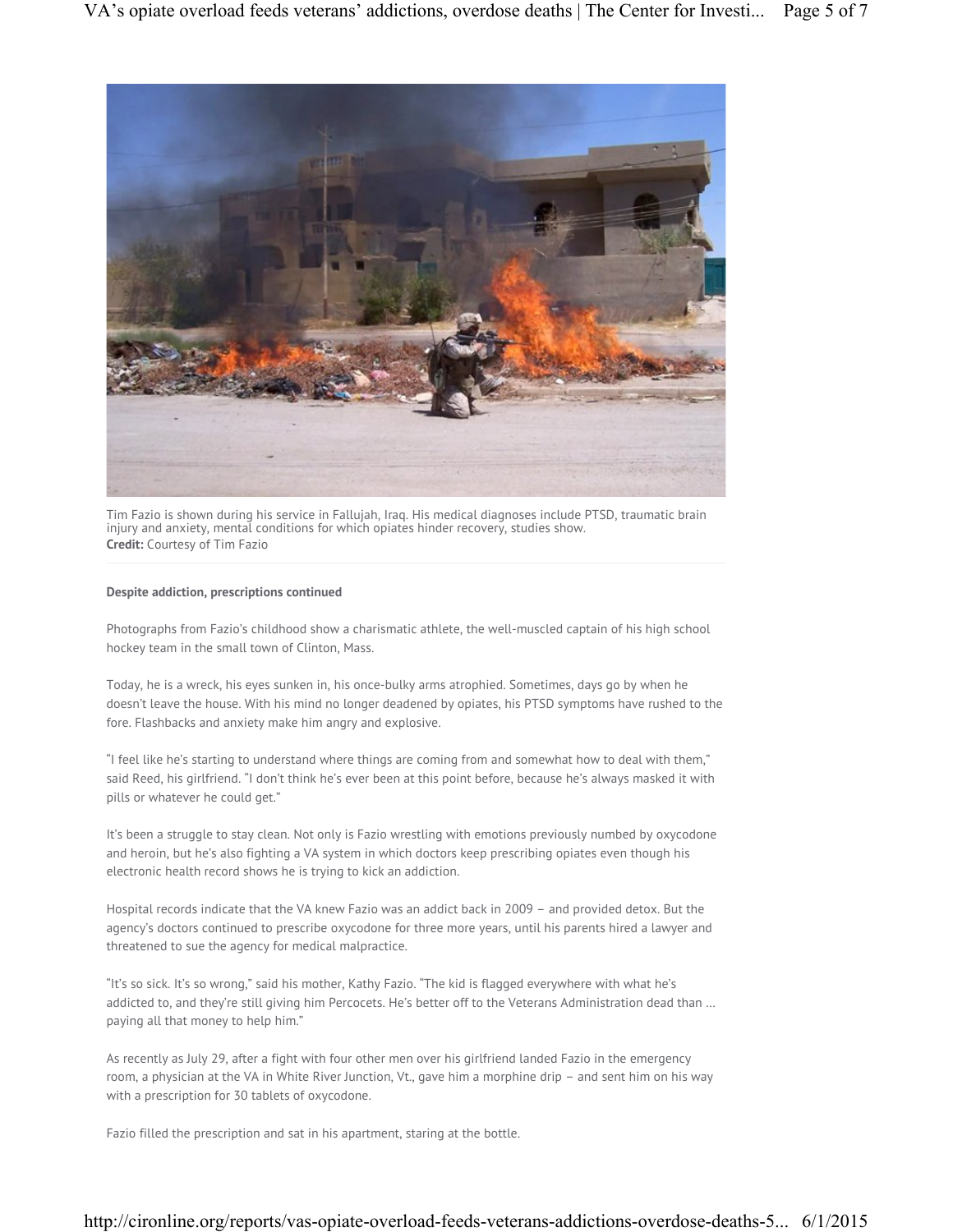"I opened it up a couple of times a day for three or four days to take one out," but never swallowed one, he said.

Even as his addiction screamed for a pill, he told himself, "If I take this, I'm not going to be living where I am now. I'm going to be off and running again."

So he flushed them down the toilet.

#### **Wave of opiates in Oklahoma**

Since the 9/11 attacks, no VA hospital system has prescribed more opiates per patient than the Jack C. Montgomery VA Medical Center in Muskogee, Okla. Over the past decade, the hospital and its clinic in Tulsa issued 1.6 opiate prescriptions per patient.

The results can be seen in Tulsa's jail and in its criminal courthouse, which has called a special docket for veteran offenders every Monday since December 2008.

Observers say geography is a contributing factor. The VA hospital in Muskogee is an hour's drive from the region's main population center in Tulsa. And the VA's single-story clinic in Tulsa has no emergency room or urgent care ward and rarely makes same-day appointments.

Veterans who need treatment for the root causes of pain often wait months, said Craig Prosser, who coordinates the court's mentor program.

"If I have to wait 30 days, 45, all the way up to 90 days to be able to get seen by my doctor, I'm probably going to go out and try to find something to deal with the pain prior to," Prosser said.



The Department of Veterans Affairs hospital in Roseburg, Ore., has been among the agency's most prolific prescribers of opiates. **Credit:** Adithya Sambamurthy/The Center for Investigative Reporting

The region's opiate prescription rate has dropped slightly in the past year, and Prosser credits a new director of the Muskogee VA for expanding services. The VA would not allow the hospital director, James R. Floyd, to be interviewed.

It's 100 degrees and humid outside as dozens of veterans file into the first-floor courtroom of Judge Rebecca Nightingale, who presides over Tulsa's Veterans Treatment Court. Prosser greets each of them individually and goes over their treatment, slapping them on the back and occasionally giving one a hug.

"They don't know who they are anymore; they lost their self-identity," said Prosser, who served two

tours in Iraq with the Army's 101st Airborne Division. "What I want to do is help them find that, help to find their … true north, as we say in the infantry."

On this August afternoon, they range from elderly Vietnam veterans who've pleaded guilty to possession of methamphetamines to an Iraq War veteran who beat his girlfriend so brutally that her eyes swelled shut.

John Cloud, a Vietnam veteran who is the American Legion's liaison to the court, describes a troubling pattern among Iraq and Afghanistan veterans arrested in Tulsa. It starts in the military, after injuries from an explosion or enemy fire leads to a prescription for Vicodin or oxycodone, he said, and then continues at the VA.

Eventually, Cloud said, the veteran builds up a tolerance. The VA's prescriptions are not enough, so "they'll go to the streets and buy the drugs, turn to alcohol" and cheat and steal to get money to feed their habit.